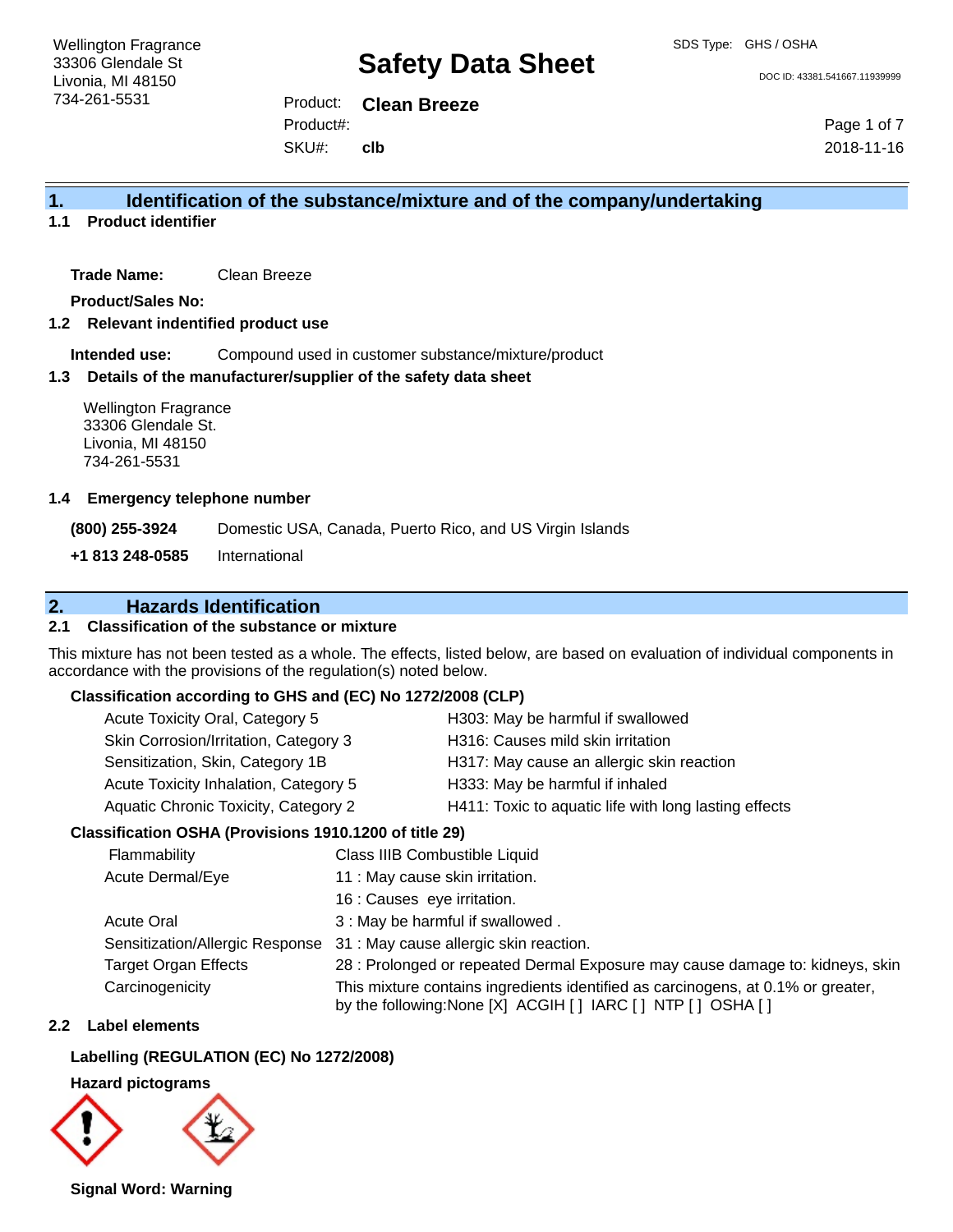DOC ID: 43381.541667.11939999

Page 2 of 7 2018-11-16

Product: **Clean Breeze** SKU#: Product#: **clb**

| <b>Hazard statments</b>         |                                                                         |
|---------------------------------|-------------------------------------------------------------------------|
| H <sub>303</sub>                | May be harmful if swallowed                                             |
| H316                            | Causes mild skin irritation                                             |
| H317                            | May cause an allergic skin reaction                                     |
| H333                            | May be harmful if inhaled                                               |
| H411                            | Toxic to aquatic life with long lasting effects                         |
| <b>Precautionary Statements</b> |                                                                         |
| <b>Prevention:</b>              |                                                                         |
| P <sub>272</sub>                | Contaminated work clothing should not be allowed out of the workplace   |
| P273                            | Avoid release to the environment                                        |
| <b>Response:</b>                |                                                                         |
| $P302 + P352$                   | IF ON SKIN: Wash with soap and water                                    |
| $P304 + P312$                   | IF INHALED: Call a POISON CENTER or doctor/physician if you feel unwell |
| P312                            | Call a POISON CENTER or doctor/physician if you feel unwell             |
| $P333 + P313$                   | If skin irritation or a rash occurs: Get medical advice/attention       |
| P363                            | Wash contaminated clothing before reuse                                 |
| P391                            | <b>Collect Spillage</b>                                                 |
| 2.3<br><b>Other Hazards</b>     |                                                                         |

**no data available**

## **3. Composition/Information on Ingredients**

#### **3.1 Mixtures**

This product is a complex mixture of ingredients, which contains among others the following substance(s), presenting a health or environmental hazard within the meaning of the UN Globally Harmonized System of Classification and Labeling of Chemicals (GHS):

| CAS#<br>Ingredient       | EC#                                | Conc.<br>Range                                 | <b>GHS Classification</b>                                     | <b>OSHA Classification</b> |
|--------------------------|------------------------------------|------------------------------------------------|---------------------------------------------------------------|----------------------------|
| 18479-58-8               | 242-362-4                          | $2 - 5%$                                       | H227; H303; H315; H319; H402                                  | 11, 15                     |
|                          | 2,6-dimethyloct-7-en-2-ol          |                                                |                                                               |                            |
| 120-51-4                 | 204-402-9                          | $1 - 2 \%$                                     | H302; H313; H400; H411                                        | 28, 3                      |
| <b>Benzyl Benzoate</b>   |                                    |                                                |                                                               |                            |
| 1222-05-5                | 214-946-9                          | $1 - 2%$                                       | H316; H400; H410                                              | 11, 15                     |
|                          | Hexamethylindanopyran              |                                                |                                                               |                            |
| 6259-76-3                | 228-408-6                          | $1 - 2 \%$                                     | H315; H317; H319; H400; H410                                  | 11, 15                     |
| Hexyl salicylate         |                                    |                                                |                                                               |                            |
| 118-58-1                 | 204-262-9                          | $1 - 2%$                                       | H303; H317; H320; H401; H412                                  | 31                         |
| <b>Benzyl Salicylate</b> |                                    |                                                |                                                               |                            |
| 101-86-0                 | 202-983-3                          | $0.1 - 1.0 %$                                  | H303; H316; H317; H400; H411                                  | 11, 15                     |
|                          | Hexyl cinnamaldehyde               |                                                |                                                               |                            |
| 80-54-6                  | 201-289-8                          | $0.1 - 1.0 %$                                  | H227; H302; H315; H317; H361; H401; 11, 15, 26, 28, 3, 31, 39 |                            |
|                          | <b>Butylphenyl Methylpropional</b> |                                                | H412                                                          |                            |
| 54464-57-2               | 259-174-3                          | $0.1 - 1.0 \%$                                 | H315; H317; H400; H410                                        | 11, 31                     |
|                          |                                    | <b>Tetramethyl Acetyloctahydronaphthalenes</b> |                                                               |                            |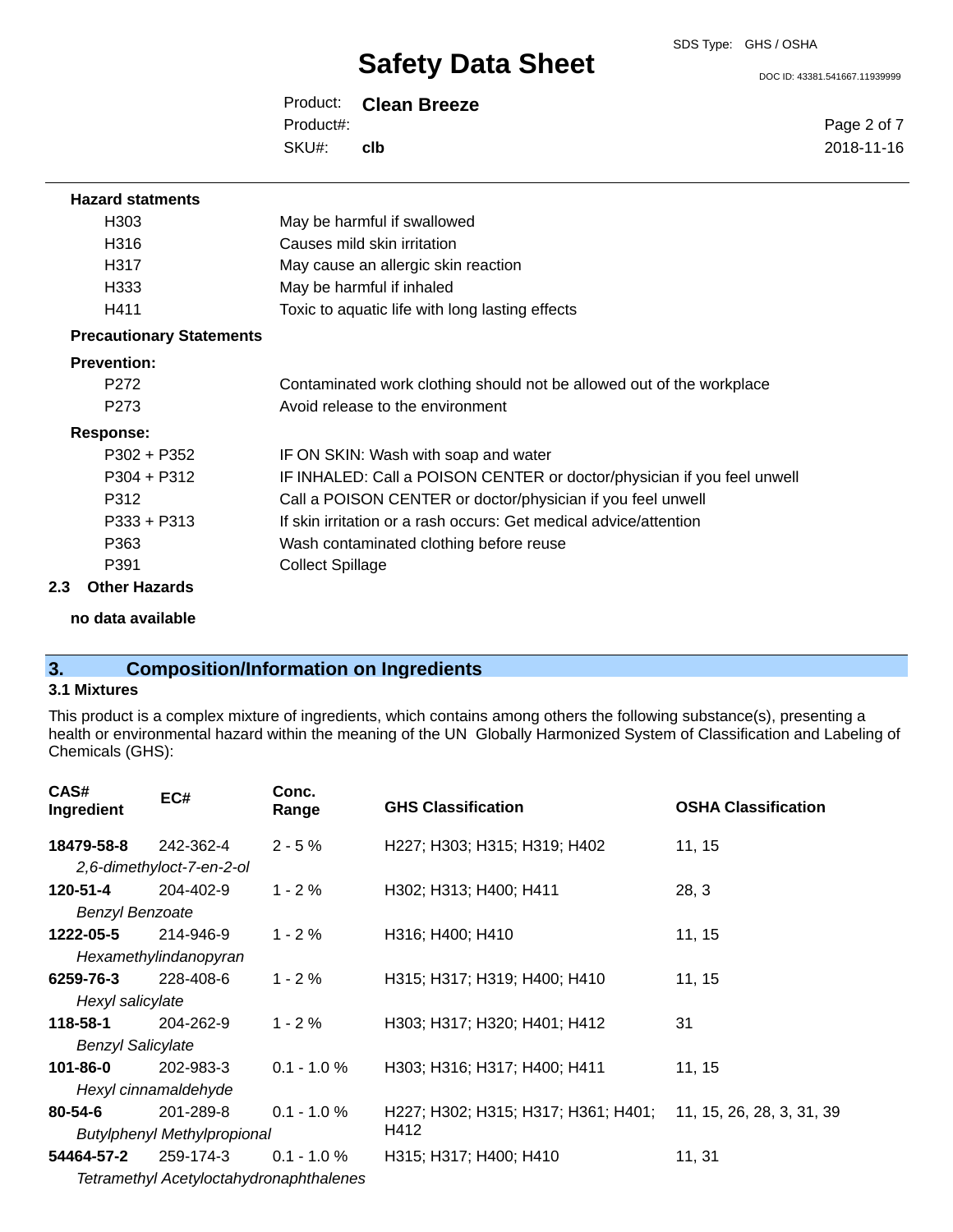SDS Type: GHS / OSHA

DOC ID: 43381.541667.11939999

Page 3 of 7 2018-11-16

Product: **Clean Breeze** SKU#: Product#: **clb**

| <b>CAS#</b><br>Ingredient                                | EC#                                       | Conc.<br>Range                              | <b>GHS Classification</b>           | <b>OSHA Classification</b> |
|----------------------------------------------------------|-------------------------------------------|---------------------------------------------|-------------------------------------|----------------------------|
| 32210-23-4                                               | 250-954-9                                 | $0.1 - 1.0 \%$                              | H303; H317; H401                    | 11, 15                     |
|                                                          | 4-tert-Butylcyclohexyl acetate            |                                             |                                     |                            |
| 115-95-7                                                 | 204-116-4                                 | $0.1 - 1.0 \%$                              | H227; H315; H317; H319; H402        |                            |
| Linalyl acetate                                          |                                           |                                             |                                     |                            |
| 68647-72-3                                               | 232-433-8                                 | $0.1 - 1.0 %$                               | H226; H304; H315; H317; H400; H410  | 12, 3, 31                  |
| Limonene                                                 |                                           |                                             |                                     |                            |
| 78-70-6                                                  | 201-134-4                                 | $0.1 - 1.0 \%$                              | H227; H303; H315; H317; H319; H402  | 12, 26                     |
| Linalool                                                 |                                           |                                             |                                     |                            |
| 2020341-69-                                              | 939-627-8                                 | $0.1 - 1.0 %$                               | H227; H317; H401; H411              |                            |
|                                                          | (3E)-3,4,5,6,6-pentamethylhept-3-en-2-one |                                             |                                     |                            |
| $127 - 91 - 3$                                           | 204-872-5                                 | $0.1 - 1.0 \%$                              | H226; H304; H315; H317; H400; H410  | 11, 15, 24, 25, 31         |
| <b>ß-Pinene</b>                                          |                                           |                                             |                                     |                            |
| 68737-61-1                                               | 272-113-5                                 | $0.1 - 1.0 %$                               | H227; H303; H313; H315; H317; H401; | 12, 15, 31                 |
| H411<br>Dimethyltetrahydro Benzaldehyde                  |                                           |                                             |                                     |                            |
| 8014-17-3(P)                                             | 277-143-2                                 | $0.1 - 1.0 \%$                              | H227; H315; H317; H318; H401; H411  | 12, 3, 31                  |
| Citrus Aurantium Amara (Bitter Orange) Leaf/Twig Oil     |                                           |                                             |                                     |                            |
| See Section 16 for full text of GHS classification codes |                                           |                                             |                                     |                            |
|                                                          |                                           | Total Hydrocarbon Content (% $w/w$ ) = 1.63 |                                     |                            |

| $\overline{4}$ .<br><b>First Aid Measures</b>                                     |                                                                                                               |
|-----------------------------------------------------------------------------------|---------------------------------------------------------------------------------------------------------------|
| <b>Description of first aid measures</b><br>4.1                                   |                                                                                                               |
| Inhalation:                                                                       | Remove from exposure site to fresh air and keep at rest.<br>Obtain medical advice.                            |
| <b>Eye Exposure:</b>                                                              | Flush immediately with water for at least 15 minutes.<br>Contact physician if symptoms persist.               |
| <b>Skin Exposure:</b>                                                             | Remove contaminated clothes. Wash thoroughly with water (and soap).<br>Contact physician if symptoms persist. |
| Ingestion:                                                                        | Rinse mouth with water and obtain medical advice.                                                             |
| 4.2 Most important symptoms and effects, both acute and delayed                   |                                                                                                               |
| <b>Symptoms:</b>                                                                  | no data available                                                                                             |
| Risks:                                                                            | Refer to Section 2.2 "Hazard Statements"                                                                      |
| Indication of any immediate medical attention and special treatment needed<br>4.3 |                                                                                                               |
| Treatment:                                                                        | Refer to Section 2.2 "Response"                                                                               |
|                                                                                   |                                                                                                               |
| 5.<br><b>Fire-Fighting measures</b>                                               |                                                                                                               |
| <b>Extinguishing media</b><br>5.1                                                 |                                                                                                               |
| Suitable:                                                                         | Carbon dioxide (CO2), Dry chemical, Foam                                                                      |
| Unsuitable                                                                        | Do not use a direct water jet on burning material                                                             |
| 5.2 Special hazards arising from the substance or mixture                         |                                                                                                               |
| During fire fighting:                                                             | Water may be ineffective                                                                                      |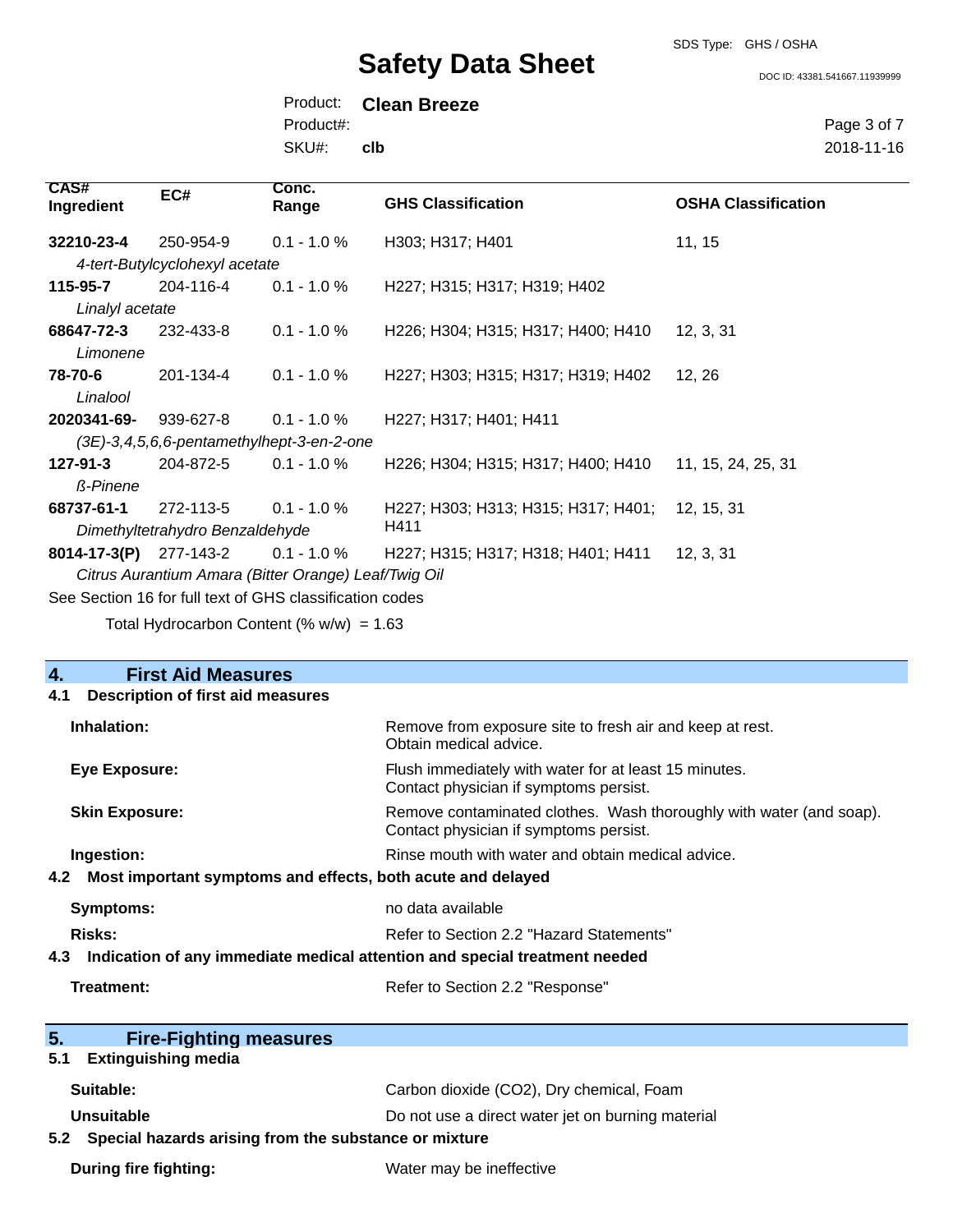SDS Type: GHS / OSHA

DOC ID: 43381.541667.11939999

Page 4 of 7 2018-11-16

Product: **Clean Breeze** SKU#: Product#: **clb**

**5.3 Advice for firefighters**

**Further information:** Standard procedure for chemical fires

### **6. Accidental Release Measures**

#### **6.1 Personal precautions, protective equipment and emergency procedures**

Avoid inhalation and contact with skin and eyes. A self-contained breathing apparatus is recommended in case of a major spill.

#### **6.2 Environmental precautions**

Keep away from drains, soil, and surface and groundwater.

#### **6.3 Methods and materials for containment and cleaning up**

Clean up spillage promptly. Remove ignition sources. Provide adequate ventilation. Avoid excessive inhalation of vapors. Gross spillages should be contained by use of sand or inert powder and disposed of according to the local regulations.

#### **6.4 Reference to other sections**

Not Applicable

#### **7. Handling and Storage**

#### **7.1 Precautions for safe handling**

Apply according to good manufacturing and industrial hygiene practices with proper ventilation. Do not drink, eat or smoke while handling. Respect good personal hygiene.

#### **7.2 Conditions for safe storage, including any incompatibilities**

Store in a cool, dry and ventilated area away from heat sources and protected from light in tightly closed original container. Avoid plastic and uncoated metal container. Keep air contact to a minimum.

#### **7.3 Specific end uses**

No information available

### **8. Exposure Controls/Personal Protection**

#### **8.1 Control parameters Exposure Limits:**

| EXPOSUIT LIIIIIIS.<br><b>Component</b> |          | ACGIH | <b>ACGIH</b>                      | <b>OSHA</b> | <b>OSHA</b> |  |
|----------------------------------------|----------|-------|-----------------------------------|-------------|-------------|--|
|                                        |          |       | TWA ppm STEL ppm TWA ppm STEL ppm |             |             |  |
| $127 - 91 - 3$                         | ß-Pinene | 20    |                                   |             |             |  |

**Engineering Controls:** Use local exhaust as needed.

#### **8.2 Exposure controls - Personal protective equipment**

| Eye protection:                | Tightly sealed goggles, face shield, or safety glasses with brow guards and side shields, etc.<br>as may be appropriate for the exposure |
|--------------------------------|------------------------------------------------------------------------------------------------------------------------------------------|
| <b>Respiratory protection:</b> | Avoid excessive inhalation of concentrated vapors. Apply local ventilation where appropriate.                                            |
| <b>Skin protection:</b>        | Avoid Skin contact. Use chemically resistant gloves as needed.                                                                           |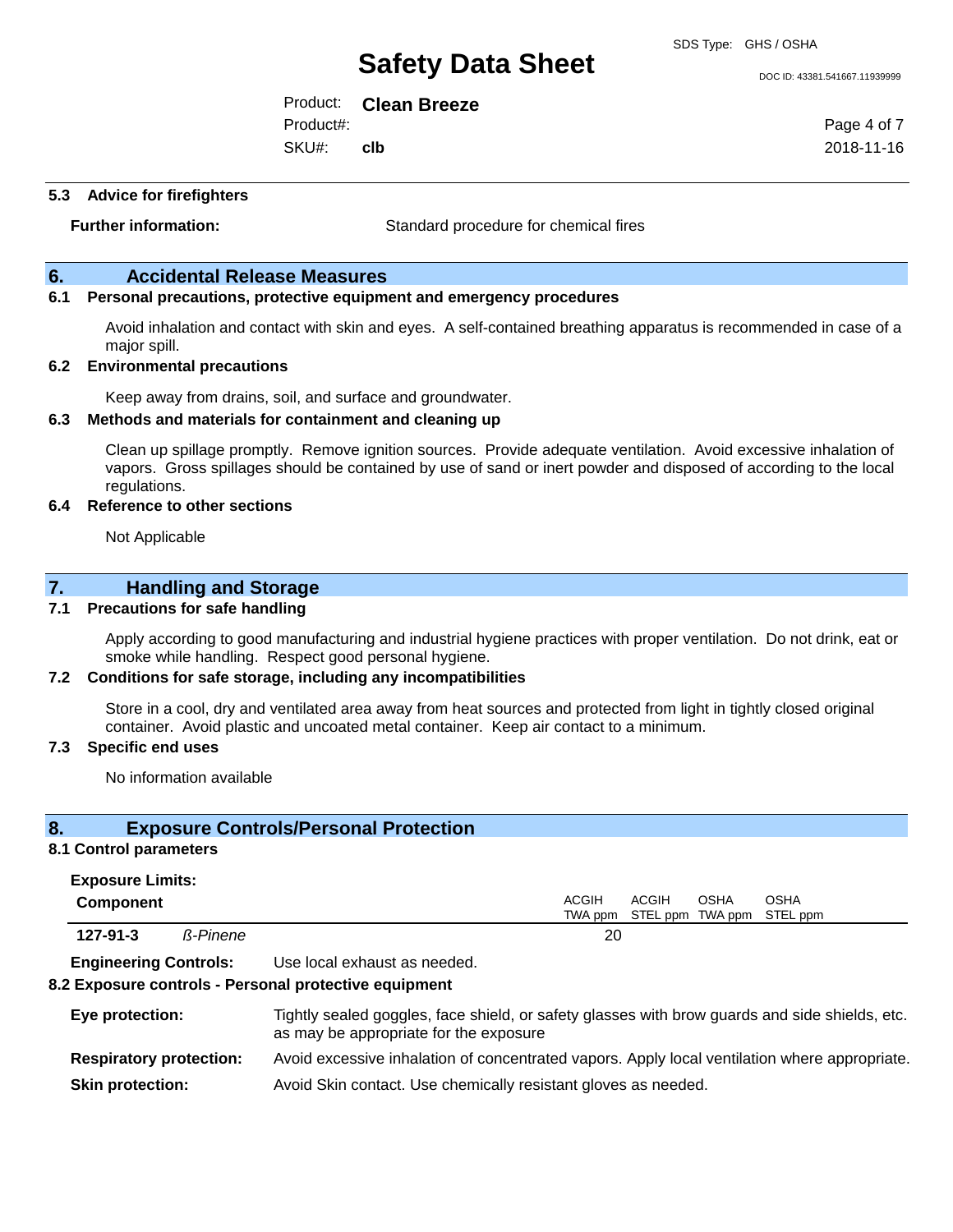DOC ID: 43381.541667.11939999

Product: **Clean Breeze** SKU#: Product#: **clb**

# **9. Physical and Chemical Properties**

## **9.1 Information on basic physical and chemical properties**

| Appearance:                  | Liquid                         |
|------------------------------|--------------------------------|
| Odor:                        | Conforms to Standard           |
| Color:                       | Colorless - Yellow Tint (G0/1) |
| <b>Viscosity:</b>            | Liquid                         |
| <b>Freezing Point:</b>       | Not determined                 |
| <b>Boiling Point:</b>        | Not determined                 |
| <b>Melting Point:</b>        | Not determined                 |
| <b>Flashpoint (CCCFP):</b>   | >200 F (93.33 C)               |
| <b>Auto flammability:</b>    | Not determined                 |
| <b>Explosive Properties:</b> | None Expected                  |
| <b>Oxidizing properties:</b> | None Expected                  |
| Vapor Pressure (mmHg@20 C):  | 0.0273                         |
| %VOC:                        | 2.7712                         |
| Specific Gravity @ 25 C:     | 0.9290                         |
| Density @ 25 C:              | 0.9260                         |
| Refractive Index @ 20 C:     | 1.4540                         |
| Soluble in:                  | Oil                            |

# **10. Stability and Reactivity**

| 10.1 Reactivity                         | None                                               |
|-----------------------------------------|----------------------------------------------------|
| <b>10.2 Chemical stability</b>          | Stable                                             |
| 10.3 Possibility of hazardous reactions | None known                                         |
| <b>10.4 Conditions to avoid</b>         | None known                                         |
| 10.5 Incompatible materials             | Strong oxidizing agents, strong acids, and alkalis |
| 10.6 Hazardous decomposition products   | None known                                         |

| 11.<br><b>Toxicological Information</b>                                                                             |                                                                   |
|---------------------------------------------------------------------------------------------------------------------|-------------------------------------------------------------------|
| 11.1 Toxicological Effects                                                                                          |                                                                   |
| Acute Toxicity Estimates (ATEs) based on the individual Ingredient Toxicity Data utilizing the "Additivity Formula" |                                                                   |
| Acute toxicity - Oral - (Rat) mg/kg                                                                                 | (LD50: 4,858.81) May be harmful if swallowed                      |
| Acute toxicity - Dermal - (Rabbit) mg/kg                                                                            | (LD50: 7.339.75) Not classified - the classification criteria are |

| Acute toxicity - Dermal - (Rabbit) mg/kg     | (LD50: 7,339.75) Not classified - the classification criteria are<br>not met |
|----------------------------------------------|------------------------------------------------------------------------------|
| Acute toxicity - Inhalation - (Rat) mg/L/4hr | (LC50: 165.02) May be harmful if inhaled                                     |
| <b>Skin corrosion / irritation</b>           | Causes mild skin irritation                                                  |
| Serious eye damage / irritation              | Not classified - the classification criteria are not met                     |
| <b>Respiratory sensitization</b>             | Not classified - the classification criteria are not met                     |

Page 5 of 7 2018-11-16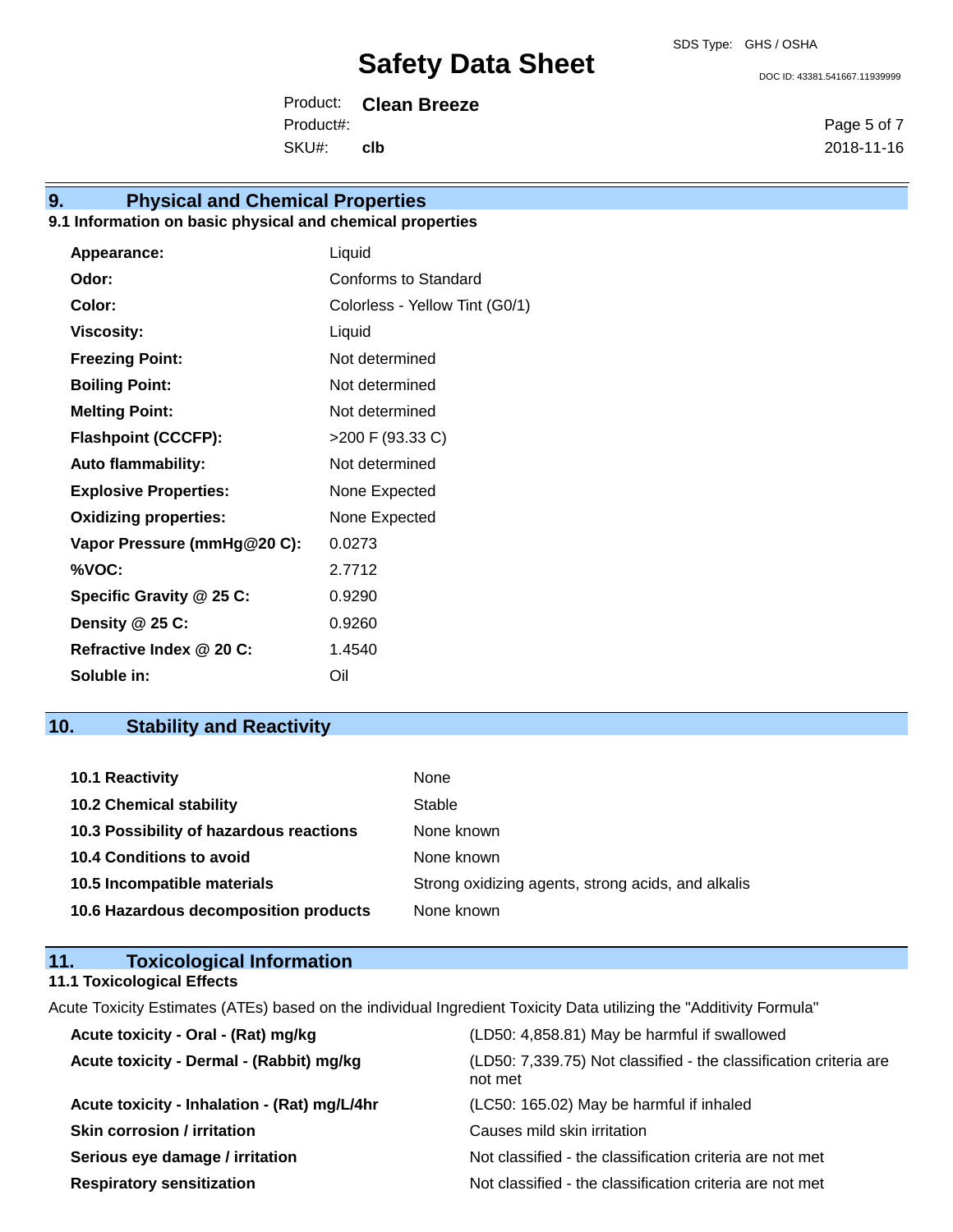DOC ID: 43381.541667.11939999

Product: **Clean Breeze** SKU#: Product#: **clb**

Page 6 of 7 2018-11-16

| <b>Skin sensitization</b>                          | May cause an allergic skin reaction                      |
|----------------------------------------------------|----------------------------------------------------------|
| <b>Germ cell mutagenicity</b>                      | Not classified - the classification criteria are not met |
| Carcinogenicity                                    | Not classified - the classification criteria are not met |
| <b>Reproductive toxicity</b>                       | Not classified - the classification criteria are not met |
| Specific target organ toxicity - single exposure   | Not classified - the classification criteria are not met |
| Specific target organ toxicity - repeated exposure | Not classified - the classification criteria are not met |
| <b>Aspiration hazard</b>                           | Not classified - the classification criteria are not met |

| 12.<br><b>Ecological Information</b> |                                                          |
|--------------------------------------|----------------------------------------------------------|
| <b>12.1 Toxicity</b>                 |                                                          |
| <b>Acute acquatic toxicity</b>       | Not classified - the classification criteria are not met |
| <b>Chronic acquatic toxicity</b>     | Toxic to aquatic life with long lasting effects          |
| <b>Toxicity Data on soil</b>         | no data available                                        |
| <b>Toxicity on other organisms</b>   | no data available                                        |
| 12.2 Persistence and degradability   | no data available                                        |
| 12.3 Bioaccumulative potential       | no data available                                        |
| 12.4 Mobility in soil                | no data available                                        |
| 12.5 Other adverse effects           | no data available                                        |

## **13. Disposal Conditions**

### **13.1 Waste treatment methods**

Do not allow product to reach sewage systems. Dispose of in accordance with all local and national regulations. Send to a licensed waste management company.The product should not be allowed to enter drains, water courses or the soil. Do not contaminate ponds, waterways or ditches with chemical or used container.

## **14. Transport Information**

| <b>Regulator</b>                                                        |            | <b>Class</b> | <b>Pack Group</b>                   | <b>Sub Risk</b> | UN-nr. |
|-------------------------------------------------------------------------|------------|--------------|-------------------------------------|-----------------|--------|
| U.S. DOT (Non-Bulk)                                                     |            |              | Not Regulated - Not Dangerous Goods |                 |        |
| <b>Chemicals NOI</b>                                                    |            |              |                                     |                 |        |
| <b>ADR/RID (International Road/Rail)</b>                                |            |              |                                     |                 |        |
| <b>Environmentally Hazardous</b><br>Liquid, n.o.s.                      | Substance. | 9            | $\mathbf{III}$                      |                 | UN3082 |
| <b>IATA (Air Cargo)</b>                                                 |            |              |                                     |                 |        |
| <b>Environmentally Hazardous</b><br>Liquid, n.o.s.<br><b>IMDG (Sea)</b> | Substance. | 9            | Ш                                   |                 | UN3082 |
| <b>Environmentally Hazardous</b><br>Liquid, n.o.s.                      | Substance. | 9            | Ш                                   |                 | UN3082 |